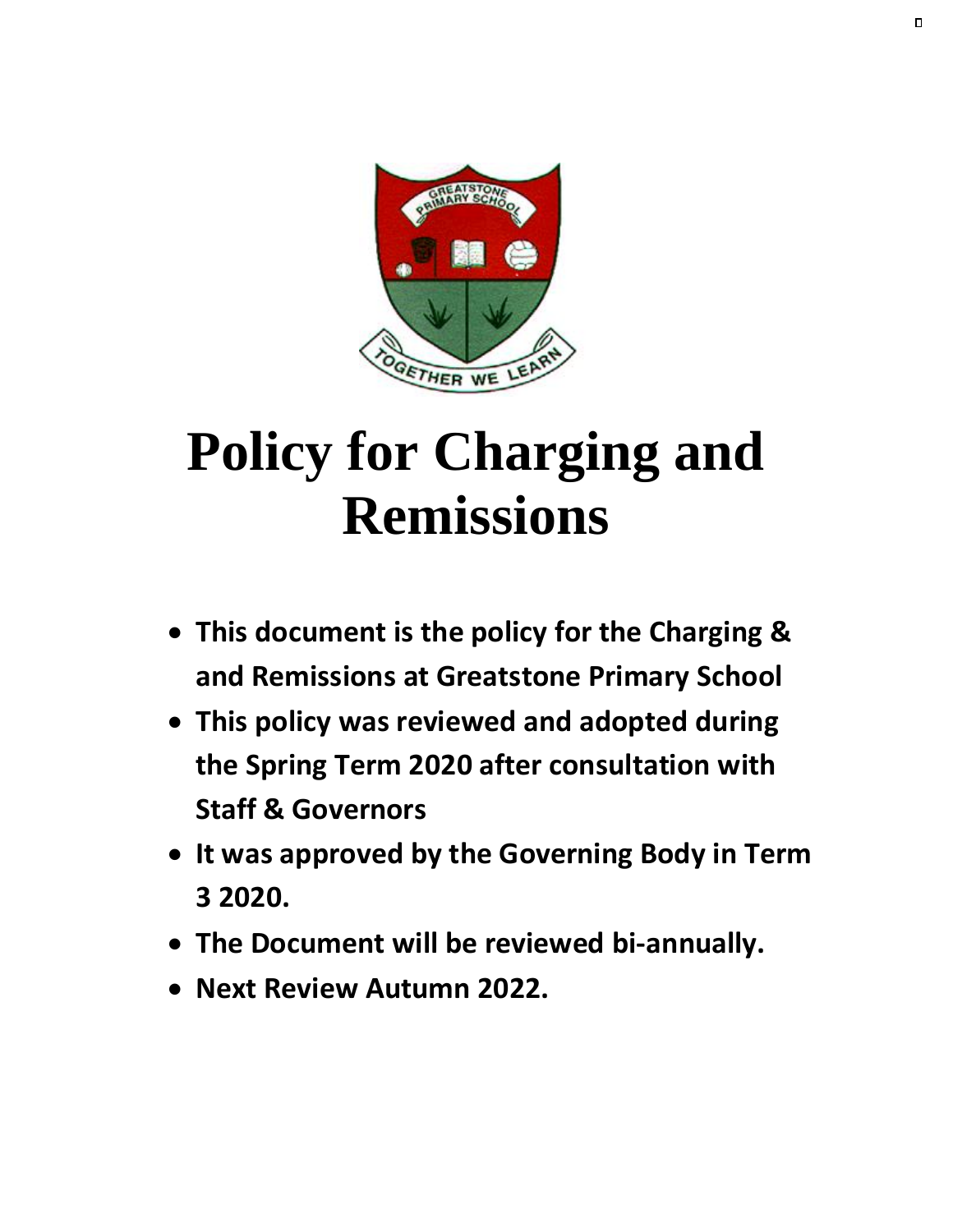# **Greatstone Primary School Charging and Remission Policy Aims**

Our school aims to:

- Have robust, clear processes in place for charging and remissions
- Clearly set out the types of activity that can be charged for and when charges will be made

# **Legislation and guidance**

This policy is based on advice from the Department for Education (DfE) o[n charging for school activities](https://www.gov.uk/government/publications/charging-for-school-activities) and the [Education Act 1996,](http://www.legislation.gov.uk/ukpga/1996/56/part/VI/chapter/III) sections 449-462 of which set out the law on charging for school activities in maintained schools in England.

# **Definitions**

- Charge: a fee payable for specifically defined activities
- Remission: the cancellation of a charge which would normally be payable

# **Roles and responsibilities**

## **The governing board**

The governing board has overall responsibility for approving the charging and remissions policy, but can delegate this to a committee, an individual governor or the headteacher.

The governing board also has overall responsibility for monitoring the implementation of this policy.

## **The headteacher**

The headteacher is responsible for ensuring staff are familiar with the charging and remissions policy, and that it is being applied consistently.

## **Staff**

Our staff are responsible for:

- Implementing the charging and remissions policy consistently
- Notifying the headteacher of any specific circumstances which they are unsure about or where they are not certain if the policy applies

The senior leadership team will provide staff with appropriate training in relation to this policy and its implementation.

# **Parents**

Parents are expected to notify staff or the headteacher of any concerns or queries regarding the charging and remissions policy.

## Where charges cannot be made

## Below we set out **what the school cannot charge for**:

# **Education**

- Admission applications
- Education provided during school hours (including the supply of any materials, books, instruments or other equipment)
- Education provided outside school hours if it is part of:
	- o The national curriculum
	- o A syllabus for a prescribed public examination that the pupil is being prepared for at the school
	- o Religious education
- Instrumental or vocal tuition, for pupils learning individually or in groups, unless the tuition is provided at the request of the pupil's parent
- Entry for a prescribed public examination if the pupil has been prepared for it at the school
- Examination re-sit(s) if the pupil is being prepared for the re-sit(s) at the school

## **Transport**

- Transporting registered pupils to or from the school premises, where the local authority has a statutory obligation to provide transport
- Transporting registered pupils to other premises where the governing board or local authority has arranged for pupils to be educated
- Transport that enables a pupil to meet an examination requirement when he or she has been prepared for that examination at the school
- Transport provided in connection with an educational visit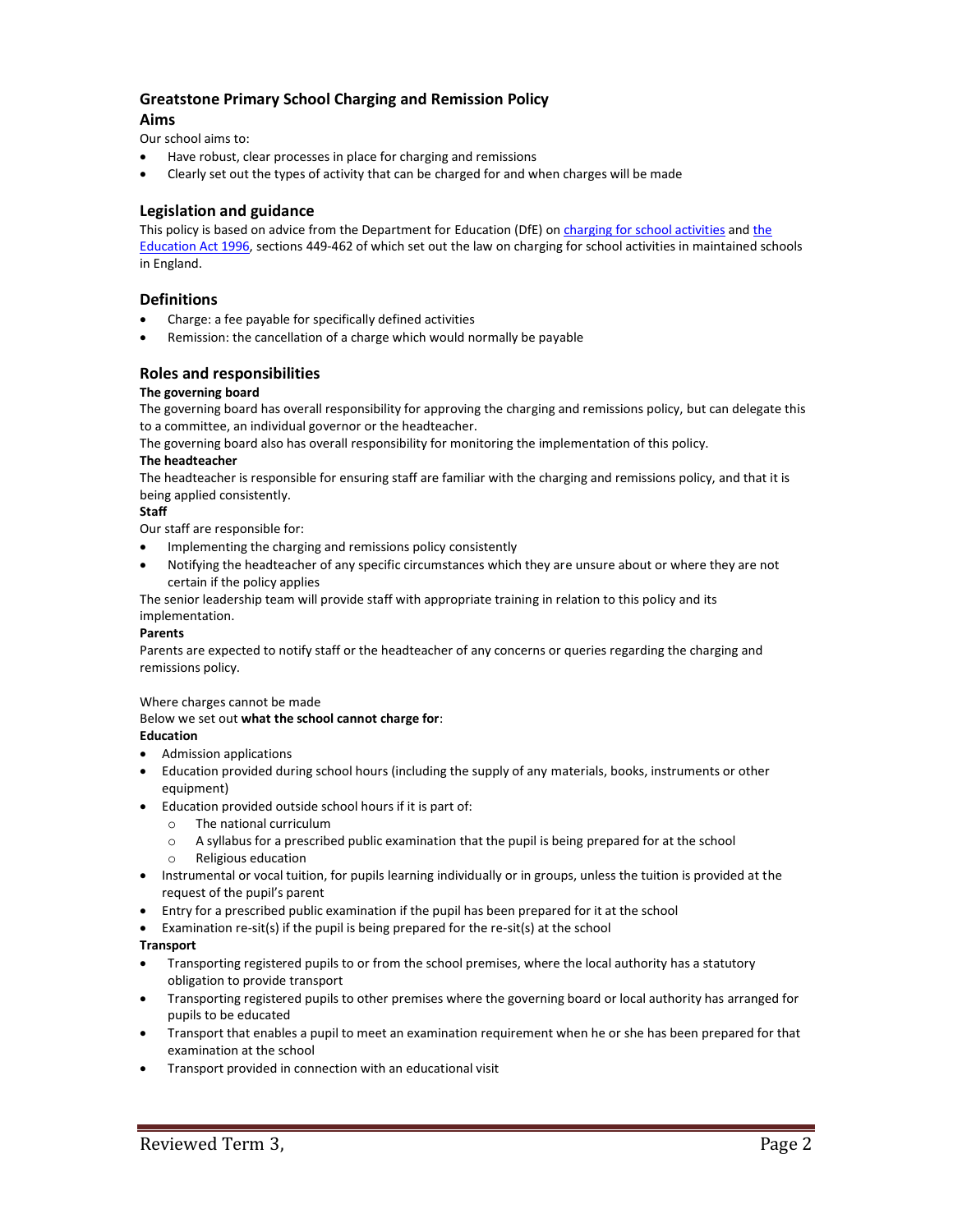## **Residential visits**

- Education provided on any visit that takes place during school hours
- Education provided on any visit that takes place outside school hours if it is part of:
	- o The national curriculum
	- o A syllabus for a prescribed public examination that the pupil is being prepared for at the school
	- o Religious education
- Supply teachers to cover for those teachers who are absent from school accompanying pupils on a residential visit

## **Where charges can be made**

Below we set out **what the school can charge for**.

## **Education**

- Any materials, books, instruments or equipment, where the child's parent wishes him or her to own them
- Optional extras (see below)
- Music and vocal tuition, in limited circumstances
- Certain early years provision
- Community facilities

## **Optional extras**

We are able to charge for activities known as 'optional extras'. In these cases, the school can charge for providing materials, books, instruments or equipment. The following are optional extras:

- Education provided outside of school time that is not part of:
- The national curriculum
- A syllabus for a prescribed public examination that the pupil is being prepared for at the school
- Religious education
- Examination entry fee(s) if the registered pupil has not been prepared for the examination(s) at the school
- Transport (other than transport that is required to take the pupil to school or to other premises where the local authority/governing board has arranged for the pupil to be provided with education)
- Board and lodging for a pupil on a residential visit
- Extended day services offered to pupils (such as breakfast clubs, after-school clubs, tea and supervised homework sessions)

When calculating the cost of optional extras, an amount may be included in relation to:

- Any materials, books, instruments or equipment provided in connection with the optional extra
- The cost of buildings and accommodation
- Non-teaching staff
- Teaching staff engaged under contracts for services purely to provide an optional extra (including supply teachers engaged specifically to provide the optional extra)
- The cost, or an appropriate proportion of the costs, for teaching staff employed to provide tuition in playing a musical instrument, or vocal tuition, where the tuition is an optional extra

Any charge made in respect of individual pupils will not be greater than the actual cost of providing the optional extra activity, divided equally by the number of pupils participating.

Any charge will not include an element of subsidy for any other pupils who wish to take part in the activity but whose parents are unwilling or unable to pay the full charge.

In cases where a small proportion of the activity takes place during school hours, the charge cannot include the cost of alternative provision for those pupils who do not wish to participate.

Parental agreement is necessary for the provision of an optional extra which is to be charged for.

## **Music tuition**

The school can charge for vocal or instrumental tuition provided either individually or to groups of pupils, provided that the tuition is provided at the request of the pupil's parent.

Charges may not exceed the cost of the provision, including the cost of the staff giving the tuition.

Charges cannot be made:

- If the teaching is an essential part of the national curriculum
- If the teaching is provided under the first access to the Key Stage 2 instrumental and vocal tuition programme
- For a pupil who is looked after by a local authority

## **Residential visits**

We can charge for board and lodging on residential visits, but the charge must not exceed the actual cost.